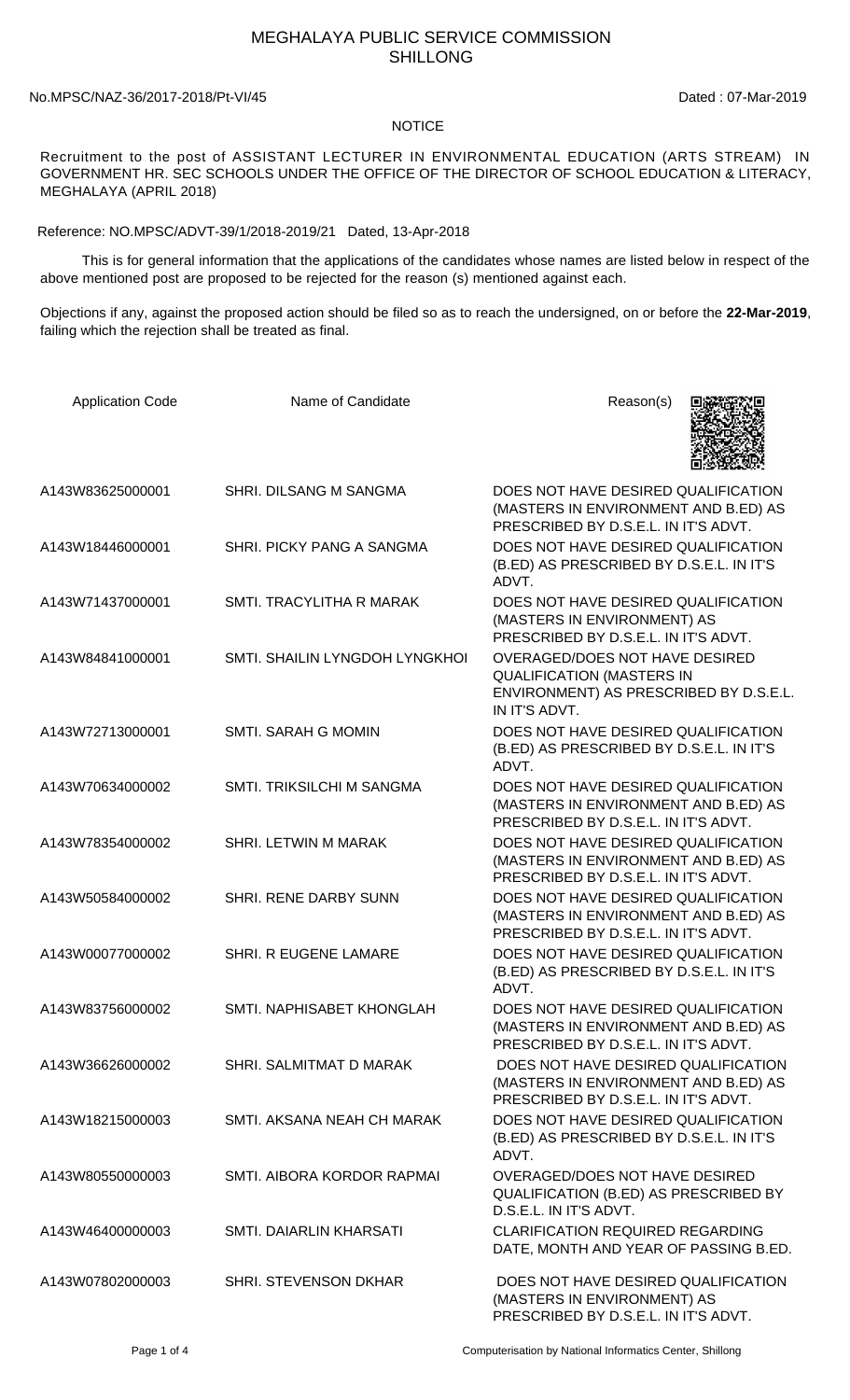| <b>Application Code</b> | Name of Candidate                           | Reason(s)                                                                                                           |
|-------------------------|---------------------------------------------|---------------------------------------------------------------------------------------------------------------------|
| A143W81922000003        | SHRI. LENGPERTH RAKSAM MARAK                | DOES NOT HAVE DESIRED QUALIFICATION<br>(MASTERS IN ENVIRONMENT AND B.ED) AS<br>PRESCRIBED BY D.S.E.L. IN IT'S ADVT. |
| A143W01204000003        | SMTI. GRACHI CH SANGMA                      | DOES NOT HAVE DESIRED QUALIFICATION<br>(MASTERS IN ENVIRONMENT) AS<br>PRESCRIBED BY D.S.E.L. IN IT'S ADVT.          |
| A143W81904000004        | SMTI. IBADAHUN LAMARE LAWAI                 | <b>OVERAGED</b>                                                                                                     |
| A143W79746000004        | SMTI. SENGNO M. MARAK                       | DOES NOT HAVE DESIRED QUALIFICATION<br>(MASTERS IN ENVIRONMENT) AS<br>PRESCRIBED BY D.S.E.L. IN IT'S ADVT.          |
| A143W64781000004        | SMTI. PHINDARILIN J KHARJANA                | DOES NOT HAVE DESIRED QUALIFICATION<br>(B.ED) AS PRESCRIBED BY D.S.E.L. IN IT'S<br>ADVT.                            |
| A143W71298000004        | SMTI. COLLEEN CH MARAK                      | DOES NOT HAVE DESIRED QUALIFICATION<br>(B.ED) AS PRESCRIBED BY D.S.E.L. IN IT'S<br>ADVT.                            |
| A143W31604000004        | SMTI. DAWN GIFT RANGAD MIHSILL              | DOES NOT HAVE DESIRED QUALIFICATION<br>(B.ED) AS PRESCRIBED BY D.S.E.L. IN IT'S<br>ADVT.                            |
| A143W21246000004        | SHRI. KITBOKLANG SUN                        | DOES NOT HAVE DESIRED QUALIFICATION<br>(MASTERS IN ENVIRONMENT AND B.ED) AS<br>PRESCRIBED BY D.S.E.L. IN IT'S ADVT. |
| A143W37528000004        | SHRI. ERIC KEVIN DKHAR                      | DOES NOT HAVE DESIRED QUALIFICATION<br>(B.ED) AS PRESCRIBED BY D.S.E.L. IN IT'S<br>ADVT.                            |
| A143W55550000005        | <b>SMTI. IWAKA PDE</b>                      | DOES NOT HAVE DESIRED QUALIFICATION<br>(B.ED) AS PRESCRIBED BY D.S.E.L. IN IT'S<br>ADVT.                            |
| A143W75457000005        | SMTI. BALARISHISHA MAWTHOH                  | DOES NOT HAVE DESIRED QUALIFICATION<br>(MASTERS IN ENVIRONMENT AND B.ED) AS<br>PRESCRIBED BY D.S.E.L. IN IT'S ADVT. |
| A143W45632000005        | <b>SMTI. EMILINIA LYNGDOH</b>               | DOES NOT HAVE DESIRED QUALIFICATION<br>(B.ED) AS PRESCRIBED BY D.S.E.L. IN IT'S<br>ADVT.                            |
| A143W38228000005        | <b>SHRI. ALLAN LALOO</b>                    | DOES NOT HAVE DESIRED QUALIFICATION<br>(B.ED) AS PRESCRIBED BY D.S.E.L. IN IT'S<br>ADVT.                            |
| A143W65296000006        | SHRI. YVAN AARON SAKSAKAM G<br><b>MOMIN</b> | DOES NOT HAVE DESIRED QUALIFICATION<br>(B.ED) AS PRESCRIBED BY D.S.E.L. IN IT'S<br>ADVT.                            |
| A143W67050000007        | SHRI. WANBIANGPOR NONGSIEJ                  | DOES NOT HAVE DESIRED QUALIFICATION<br>(B.ED) AS PRESCRIBED BY D.S.E.L. IN IT'S<br>ADVT.                            |
| A143W35605000008        | SMTI. AUSTY TENGKAME A SANGMA               | DOES NOT HAVE DESIRED QUALIFICATION<br>(MASTERS IN ENVIRONMENT AND B.ED) AS<br>PRESCRIBED BY D.S.E.L. IN IT'S ADVT  |
| A143W65697000009        | SMTI. TRIMEDYA R MARAK                      | OVERAGED/DOES NOT HAVE DESIRED<br>QUALIFICATION (B.ED) AS PRESCRIBED BY<br>D.S.E.L. IN IT'S ADVT.                   |
| A143W06837000009        | SMTI. IBAMEAIHUN DHAR                       | DOES NOT HAVE DESIRED QUALIFICATION<br>(B.ED) AS PRESCRIBED BY D.S.E.L. IN IT'S<br>ADVT.                            |
| A143W37263000009        | SHRI. STEVE KENNEDY SYIEMLIEH               | DOES NOT HAVE DESIRED QUALIFICATION<br>(B.ED) AS PRESCRIBED BY D.S.E.L. IN IT'S<br>ADVT.                            |
| A143W68686000010        | SMTI. ZABATHA B MARAK                       | DOES NOT HAVE DESIRED QUALIFICATION<br>(B.ED) AS PRESCRIBED BY D.S.E.L. IN IT'S<br>ADVT.                            |
| A143W21617000010        | SMTI. ADELENE YOLANDA<br><b>PYNGROPE</b>    | DOES NOT HAVE DESIRED QUALIFICATION<br>(MASTERS IN ENVIRONMENT AND B.ED) AS<br>PRESCRIBED BY D.S.E.L. IN IT'S ADVT  |
| A143W64175000010        | SMTI. DARITI KHARJANA                       | DOES NOT HAVE DESIRED QUALIFICATION<br>(B.ED) AS PRESCRIBED BY D.S.E.L. IN IT'S<br>ADVT.                            |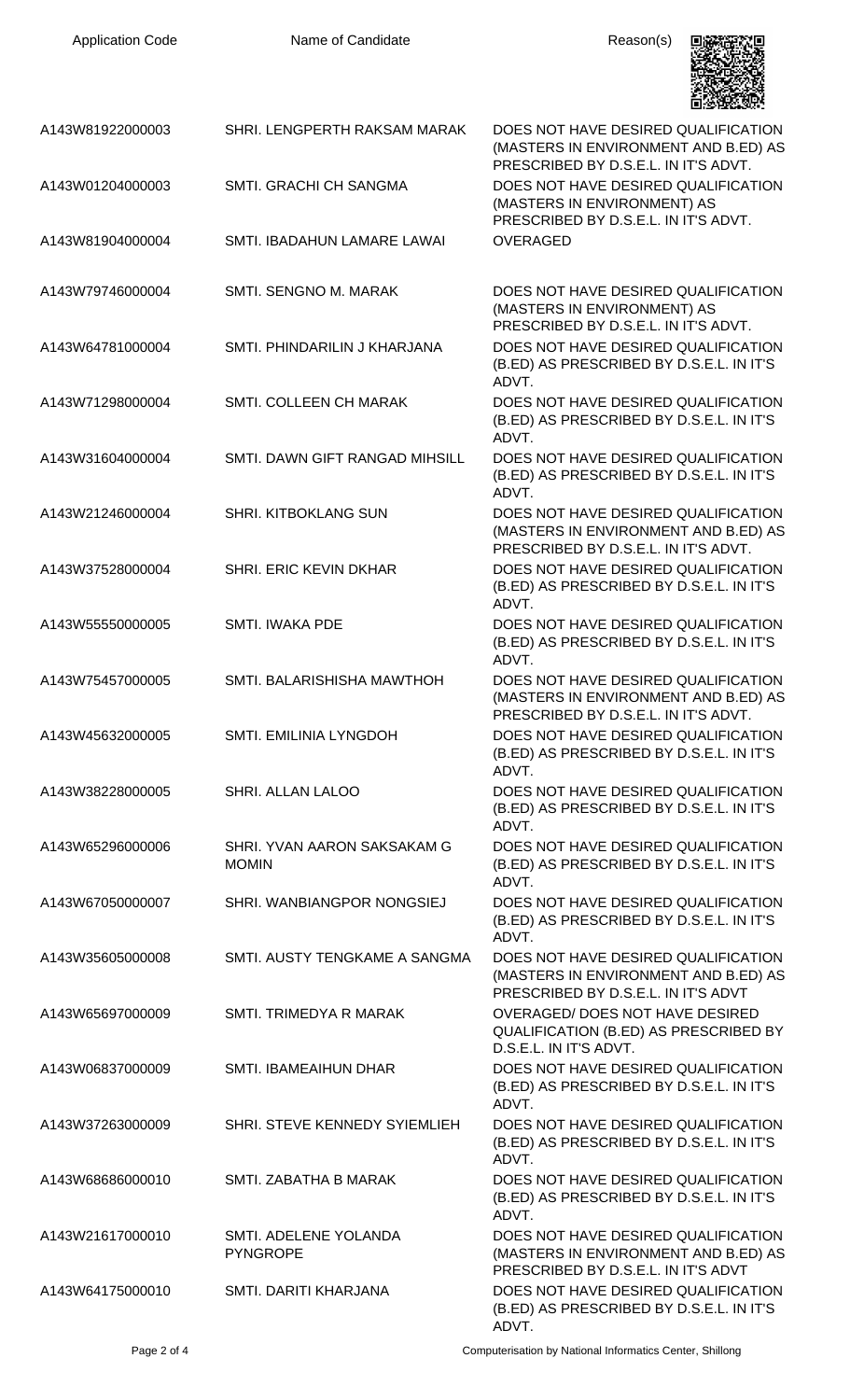| <b>Application Code</b> | Name of Candidate                                    | Reason(s)                                                                                                                     |
|-------------------------|------------------------------------------------------|-------------------------------------------------------------------------------------------------------------------------------|
| A143W08913000010        | SMTI. TENGKAME M SANGMA                              | DOES NOT HAVE DESIRED QUALIFICATION<br>(MASTERS IN ENVIRONMENT AND B.ED) AS<br>PRESCRIBED BY D.S.E.L. IN IT'S ADVT.           |
| A143W14750000011        | SMTI. MEIAIRIHUNLANG S FANCON                        | DOES NOT HAVE DESIRED QUALIFICATION<br>(MASTERS IN ENVIRONMENT AND B.ED) AS<br>PRESCRIBED BY D.S.E.L. IN IT'S ADVT.           |
| A143W81199000011        | SHRI. SANTHO CH MARAK                                | DOES NOT HAVE DESIRED QUALIFICATION<br>(MASTERS IN ENVIRONMENT AND B.ED) AS<br>PRESCRIBED BY D.S.E.L. IN IT'S ADVT.           |
| A143W58361000011        | SHRI. DUWARKI T BAMON                                | DOES NOT HAVE DESIRED QUALIFICATION<br>(B.ED) AS PRESCRIBED BY D.S.E.L. IN IT'S<br>ADVT.                                      |
| A143W75084000011        | <b>SMTI, CHAMPA KHARBUKI</b>                         | DOES NOT HAVE DESIRED QUALIFICATION<br>(MASTERS IN ENVIRONMENT AND B.ED) AS<br>PRESCRIBED BY D.S.E.L. IN IT'S ADVT.           |
| A143W07420000011        | SMTI. MS BAWANBIANG NONGBRI                          | <b>OVERAGED</b>                                                                                                               |
| A143W51045000012        | SHRI. PYNSKHEMLANG IANGRAI                           | DOES NOT HAVE DESIRED QUALIFICATION<br>(MASTERS IN ENVIRONMENT AND B.ED) AS<br>PRESCRIBED BY D.S.E.L. IN IT'S ADVT.           |
| A143W38355000012        | <b>SMTI. NIWANCY BAREH</b>                           | DOES NOT HAVE DESIRED QUALIFICATION<br>(MASTERS IN ENVIRONMENT AND B.ED) AS<br>PRESCRIBED BY D.S.E.L. IN IT'S ADVT.           |
| A143W69393000012        | SMTI. TEOCY CHAMBUGONG MARAK                         | OVERAGED/DOES NOT HAVE DESIRED<br><b>QUALIFICATION (MASTERS IN</b><br>ENVIRONMENT) AS PRESCRIBED BY D.S.E.L.<br>IN IT'S ADVT. |
| A143W73032000012        | SHRI. PHRANGKUPAR LANGSTIEH                          | DOES NOT HAVE DESIRED QUALIFICATION<br>(B.ED) AS PRESCRIBED BY D.S.E.L. IN IT'S<br>ADVT.                                      |
| A143W36180000013        | SHRI. RAYMOND LALHMANGHAIA<br><b>WAHLANG</b>         | DOES NOT HAVE DESIRED QUALIFICATION<br>(B.ED) AS PRESCRIBED BY D.S.E.L. IN IT'S<br>ADVT.                                      |
| A143W01619000013        | SMTI. AIBIANG MEKA KHARSAHNOH                        | DOES NOT HAVE DESIRED QUALIFICATION<br>(B.ED) AS PRESCRIBED BY D.S.E.L. IN IT'S<br>ADVT.                                      |
| A143W80931000014        | SHRI. PANKAJ CHOUDHARY                               | DOES NOT HAVE DESIRED QUALIFICATION<br>(MASTERS IN ENVIRONMENT AND B.ED) AS<br>PRESCRIBED BY D.S.E.L. IN IT'S ADVT.           |
| A143W37060000014        | SHRI, KYNMAWLANG PHANBUH                             | DOES NOT HAVE DESIRED QUALIFICATION<br>(B.ED) AS PRESCRIBED BY D.S.E.L. IN IT'S<br>ADVT.                                      |
| A143W52441000015        | <b>SMTI, CARINIA CHYNE</b>                           | DOES NOT HAVE DESIRED QUALIFICATION<br>(MASTERS IN ENVIRONMENT) AS<br>PRESCRIBED BY D.S.E.L. IN IT'S ADVT.                    |
| A143W82835000015        | SMTI. BADAHUN WARJRI                                 | DOES NOT HAVE DESIRED QUALIFICATION<br>(B.ED) AS PRESCRIBED BY D.S.E.L. IN IT'S<br>ADVT.                                      |
| A143W37058000015        | SMTI. JESSICA ROSE P. LALOO                          | DOES NOT HAVE DESIRED QUALIFICATION<br>(MASTERS IN ENVIRONMENT AND B.ED) AS<br>PRESCRIBED BY D.S.E.L. IN IT'S ADVT.           |
| A143W43546000016        | SMTI. JOLIE VALARINE KHARBUKI                        | DOES NOT HAVE DESIRED QUALIFICATION<br>(B.ED) AS PRESCRIBED BY D.S.E.L. IN IT'S<br>ADVT.                                      |
| A143W85086000016        | <b>SMTI. IBANRILIN CHRISTY</b><br><b>BASAIAWMOIT</b> | DOES NOT HAVE DESIRED QUALIFICATION<br>(MASTERS IN ENVIRONMENT AND B.ED) AS<br>PRESCRIBED BY D.S.E.L. IN IT'S ADVT.           |
| A143W78697000017        | SMTI. BLESSA CHERAN MOMIN                            | DOES NOT HAVE DESIRED QUALIFICATION<br>(B.ED) AS PRESCRIBED BY D.S.E.L. IN IT'S<br>ADVT.                                      |
| A143W37026000020        | SHRI. FANGTEA MANDA SANGMA                           | DOES NOT HAVE DESIRED QUALIFICATION<br>(B.ED) AS PRESCRIBED BY D.S.E.L. IN IT'S<br>ADVT.                                      |